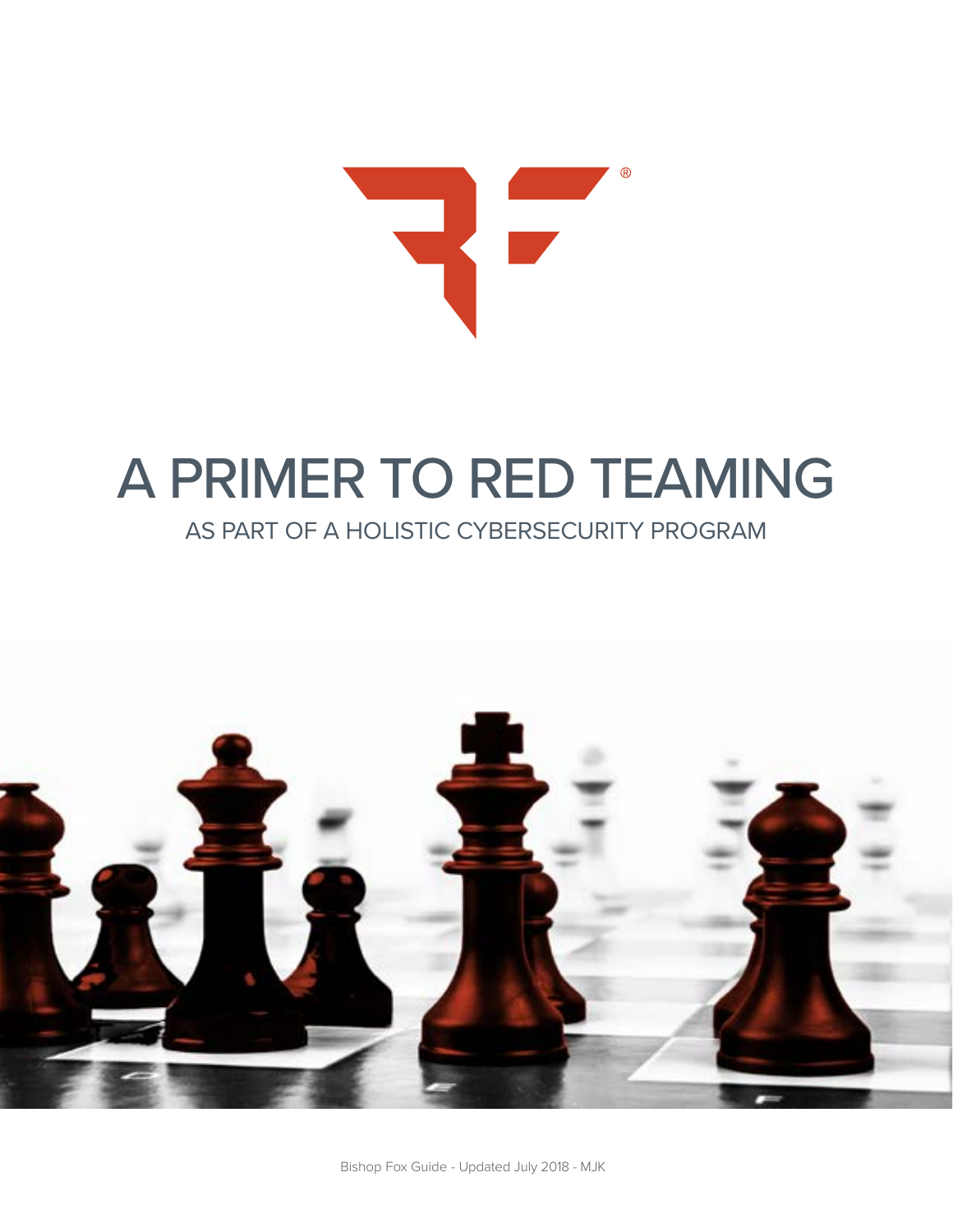# **CONTENTS**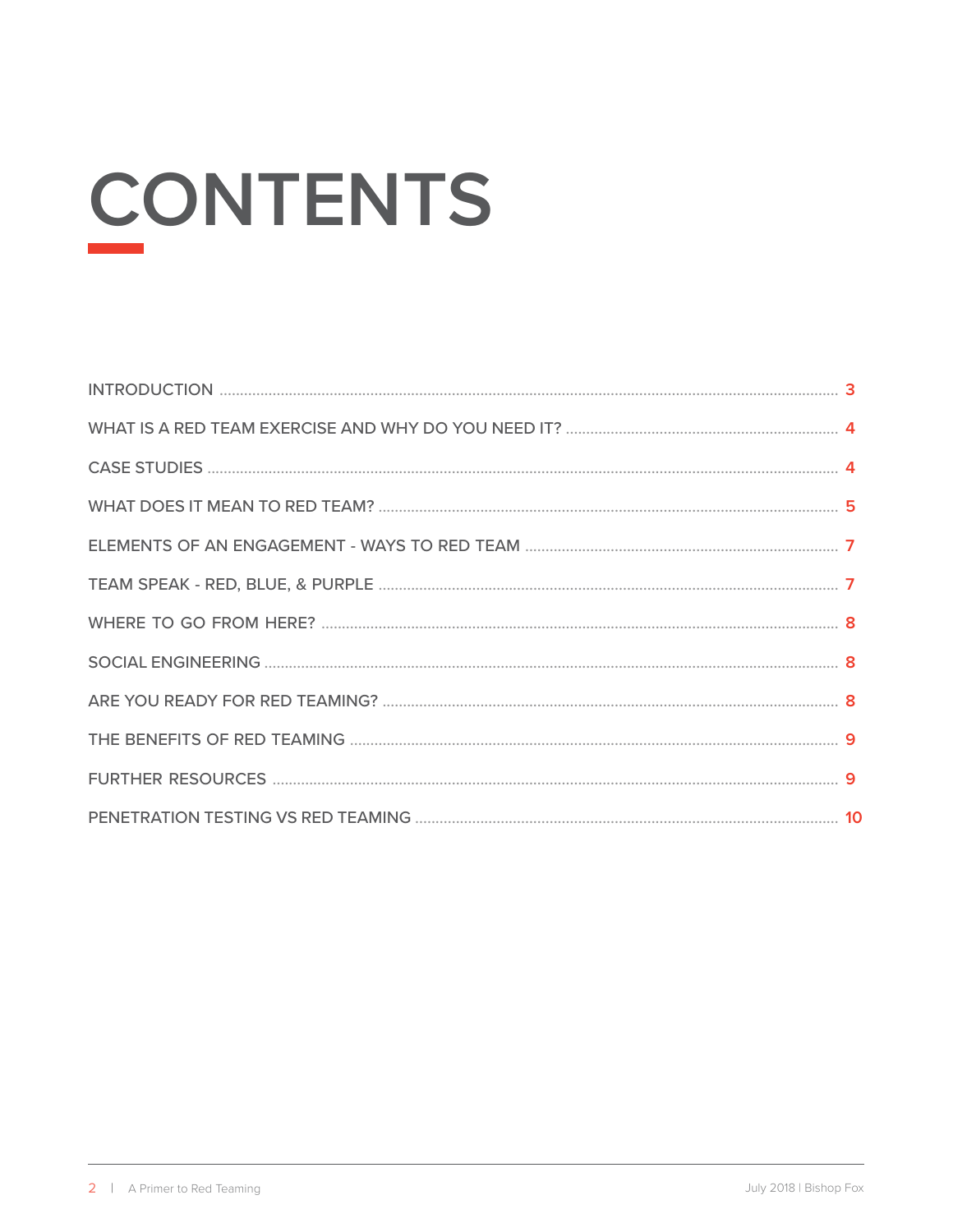

## **INTRODUCTION**

In order to fully understand red teaming, it might be best to first decouple it from penetration testing. The two are often conflated, and that only serves to lessen the quality of the decision-making around which to choose.

Red teaming exercises have a distinct value to organizations that differs from pen testing. Red teaming involves a much larger team of specialists hired from the outside — mature security programs may choose to create their own red teams — who take a mile-wide approach to infiltrating an organization. Penetration tests can have narrower focuses on specific applications or customer-facing network segments and expose vulnerabilities and weaknesses that need immediate attention and are prioritized for patching and/or updated policy-making.



Enterprises that employ red teaming as part of a regular security assessment want these crack outfits of white-hat hackers to kick down the doors any way possible. No approach is out of bounds, be it a physical infiltration coupled with a malware attack, or a simple social-engineering scheme to establish a foothold inside, red-teaming is an assault against an organization carried out much in the same way as a coordinated targeted attack.

The value of a red-teaming exercise is that it puts an organization's detection and response capabilities and procedures to the test. It's about much more than finding unpatched bugs and long-forgotten servers still connected to the internet. It's about putting a company's digital and physical security to as close to a real-world test as possible and evaluate how robust your response is.

In this guide to red teaming, we will showcase the strategy behind red teaming and its execution as part of a holistic cybersecurity program. It will also cover how tabletop exercises, threat-based assessments,

and continuous testing can contribute to an organization's strengthened security posture.

Red teaming isn't for every organization. But mature programs do benefit from the practice — its roots are in the military and intelligence operations — as part of a continuous assessment of cyber and physical security. Threats to enterprises go well beyond cybercrime and data breaches. Some rogue nation-states are supplementing national economies with hacking, and the theft of intellectual property and penetration of critical infrastructure brings these threats closer to more and more security teams every day.

Red teaming goes beyond penetration testing of applications and network segments to one where defenses and response is tested against determined adversaries before there is real-world damage. To have a regular, carefully planned, and resourced assessment of digital and physical defenses is an imperative that few organizations in sensitive, critical industries can no longer afford to ignore.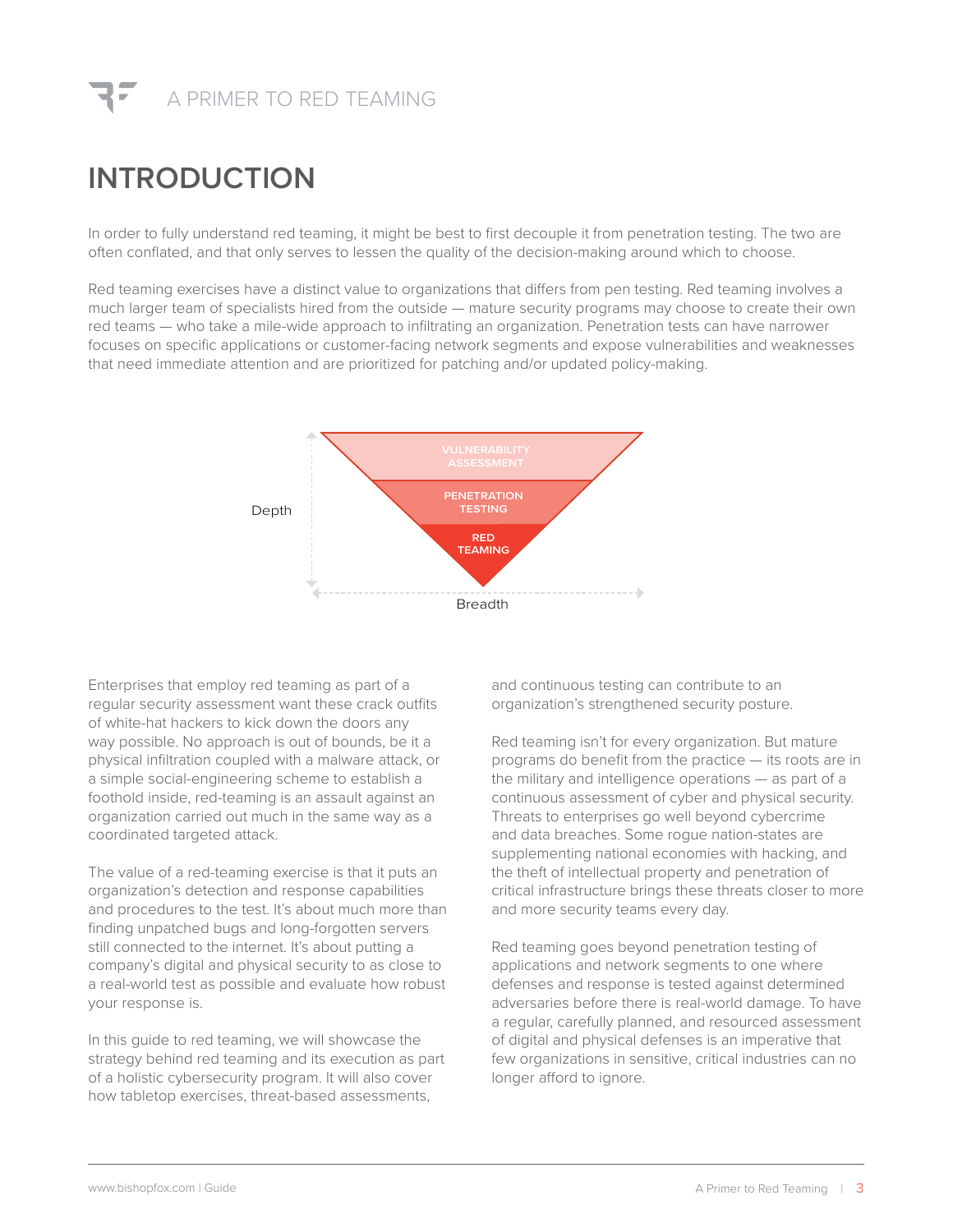

## **WHAT IS A RED TEAM EXERCISE** & WHY DO YOU NEED IT?

Red teaming is a simulation of a cyberattack in which the red team is allowed to leverage a variety of methods in order to capture a "trophy." This trophy is previously identified by the organization engaging in a red team exercise; it might be gaining access to a set of credentials or establishing a foothold in a sensitive internal network. With red teaming, it is not the how of getting to a destination that matters, it's the "destination."

Red teaming takes many forms (e.g., in the three following case studies), whether it's a black-box engagement such as in the transit authority case study below, or a mix of external network, web application, and physical penetration testing including social engineering. Or something akin to an application penetration test combined with a network penetration test.

Red teaming is not a penetration test. A traditional penetration test is limited by the confines of scope and other pre-determined conditions. These boundaries serve their purposes in such engagements, but they can provide a narrow glimpse into your organization's weaknesses. After all, hackers do not acknowledge such arbitrary boundaries; they don't care if your information is hosted in the cloud, if you're using legacy systems, or if a third-party vendor is responsible.

Red team assessments are generally longer in duration than pen testing assessments and often involve a team of several people who test several detection and response capabilities simultaneously. While you may pay attention to one particular attack vector, or focus on remediating vulnerabilities in your web applications, a red team engagement will exploit neglected security issues in your internal network or take advantage of the security challenges posed by non-technical employees.



#### **RED TEAMING CASE STUDY** 01 TRANSIT AUTHORITY



A major transit authority requested we attempt to access the network that powered its infrastructure, which is relied upon by tens of thousands of commuters and travelers every day.

With this task defined, we began the engagement with zero knowledge of the systems in place. After performing reconnaissance during a period of a few weeks, we determined what would be the most efficient path for exploitation: weak passwords.

By cracking passwords in use by members of the organization, we obtained access as a domain administrator, which allowed us to escalate privileges and eventually gain complete access to the authority's systems. In the hands of an attacker, this would have been a risk to the security of a major metropolitan area and would have resulted in mass chaos.

Because this was a red team assessment and not a typical penetration test, our team succeeded in mimicking how a cyberattack would play out.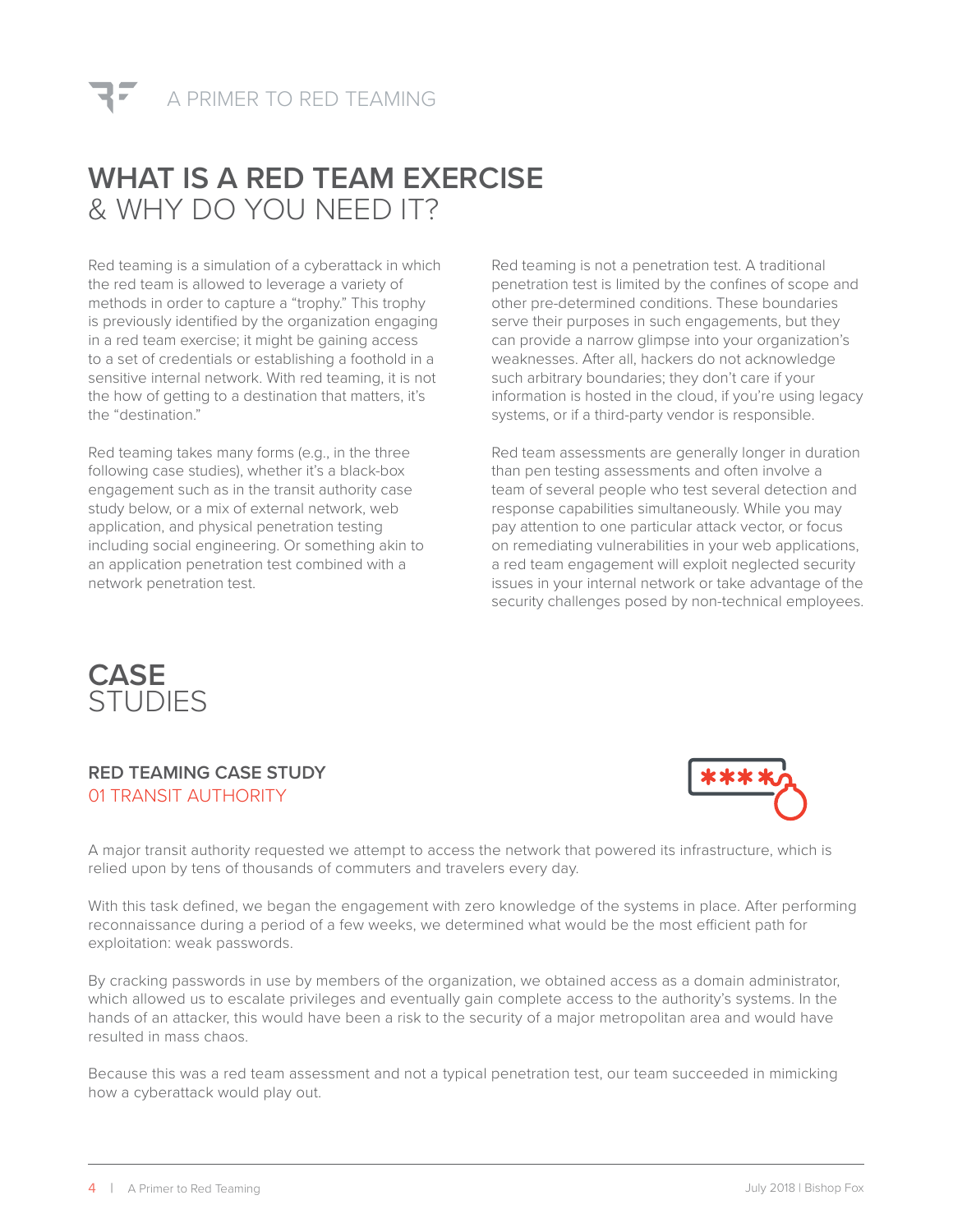

#### **RED TEAMING CASE STUDY** 02 RETAIL



We worked carefully with the client in the remediation process to disable the functionality that was causing these issues. Exploitation by an attacker would have impacted thousands of people.

#### **RED TEAMING CASE STUDY** 03 FINANCE



During a red team engagement for a large finance organization, the client asked us to do the following: escalate privileges on the Active Directory infrastructure, gain access to Amazon Web Services (AWS) environments, and identify vulnerabilities in the internal and external networks.

We found more than 200 unpatched Microsoft systems in addition to a handful of privileged accounts accessing non-critical systems, which played a critical role in our team capturing the trophies. We even surpassed what was established by the client to escalate more privileges and gain access as a domain administrator.

Our team collaborated with the client to strengthen its network attack detection capabilities while the engagement continued and helped to remediate weaknesses we pinpointed.

## **WHAT DOES IT MEAN** TO RED TEAM?

The red team's objective is to "capture" a trophy, which could be anything an organization deems of importance, be it customer personally identifiable information (PII), persistent network access, or administrator credentials.

After this trophy is determined by the targeted organization, the red team works a variety of methods to find the best suited to reach its destination. It's a case of anything goes. It's also important to note that organizations have the option to request the level of knowledge the red team has in the engagement. It can be a full zero-knowledge engagement, or consultants may have some level of pre-existing knowledge of network and system architecture.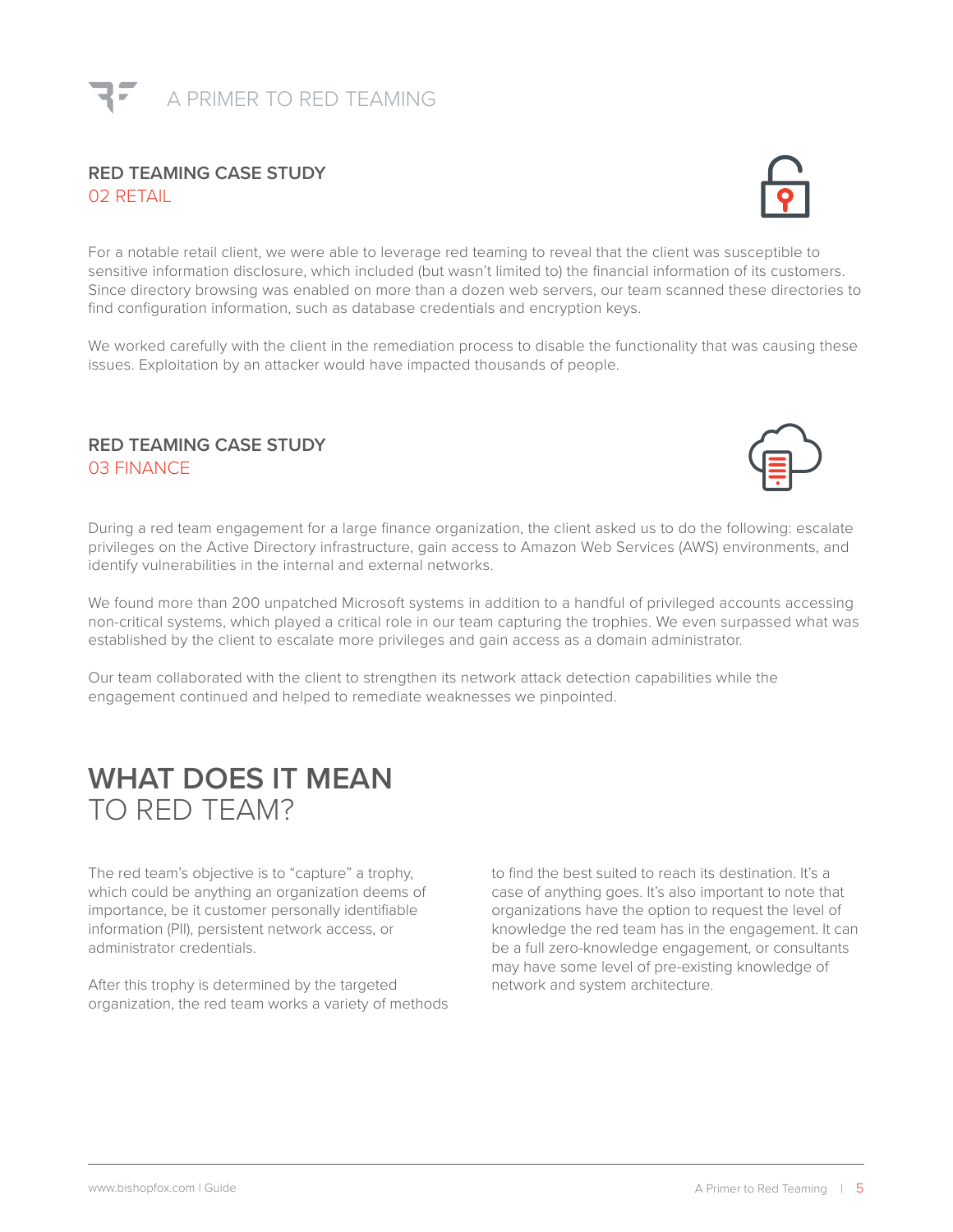## A PRIMER TO RED TEAMING



*Stages of a red team engagement* 

#### 01 INFORMATION GATHERING

Gather information (footprint, domains, email addresses, etc.), analyze and determine attack methods.

#### 02 EXPLOIT & PENETRATE

Exploit human or technical vulnerabilities and/or misconfigurations, penetrate and transmit attack via different vectors, and compromise.

#### 03 ESCALATE & CONTROL

Install customized malware or backdoor, gain the remote control of victim's system.

#### 04 MAINTAIN ACCESS

Maintain the remote control and "make a persistence".

#### 05 DENY ACCESS

Perform the actions to achieve actual goals inside the victim's network (persistence, lateral movement, search, exfiltration, etc.).

However, for an organization, the objective of a red team engagement will naturally differ. While the successful capture of the trophy is beneficial because it calls attention to an area of focus, your organization's real prerogative may be to test your incident response capabilities or determine how effective your security controls are when faced with a viable threat.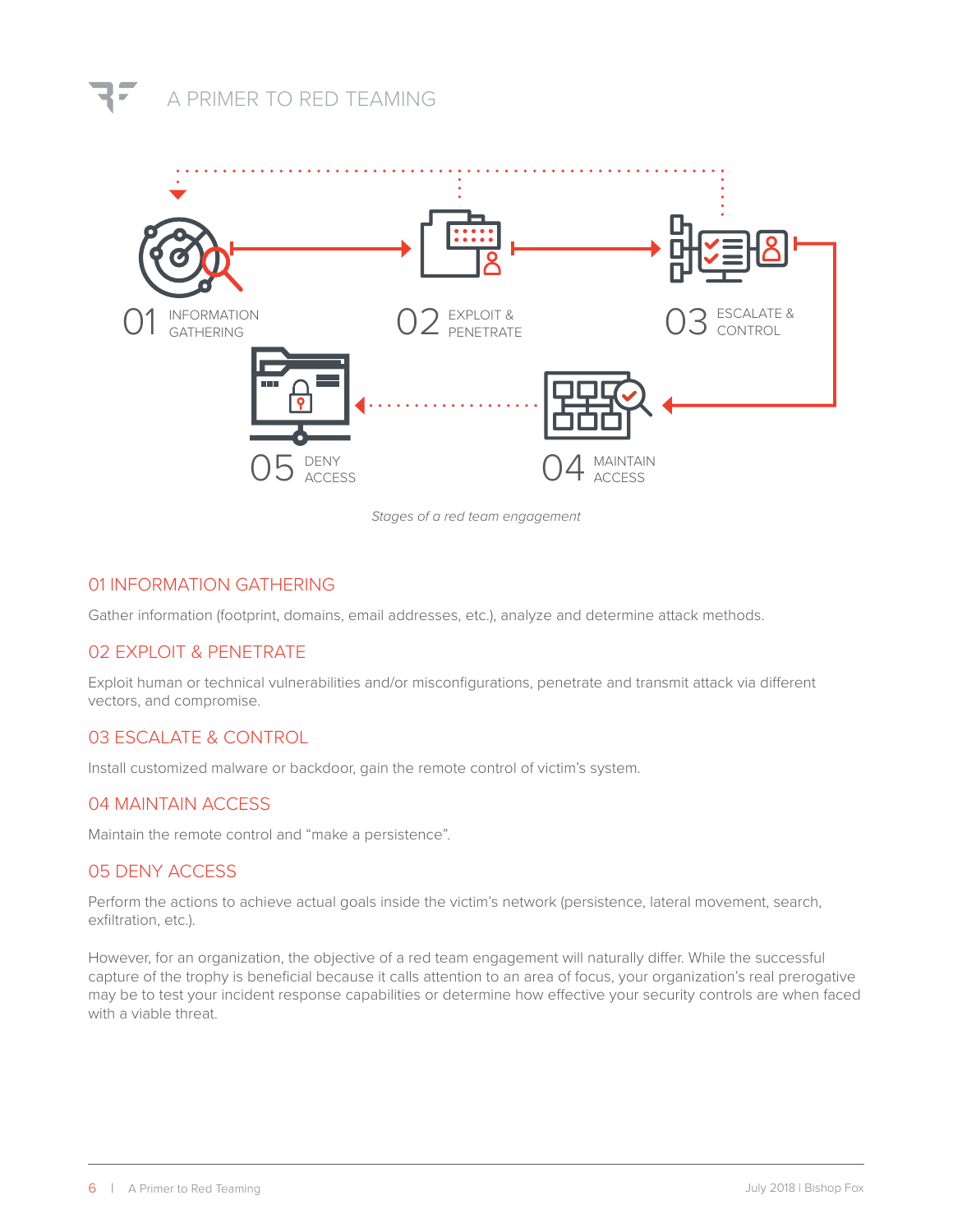

## **ELEMENTS OF AN ENGAGEMENT** WAYS TO RED TEAM

There are different varieties of red teaming security assessments. Below is a quick overview:

#### **TABLE TOP EXERCISES**

Table top exercises involve reviewing what your most immediate and dangerous threats are — and how you would react if those threats manifested into reality. All relevant stakeholders play a part in this exercise. Perhaps you are worried about one of your employees falling victim to a phishing email and infecting your internal network with malware; perhaps you are worried about a ransomware attack wreaking havoc on your organization; or maybe you lose sleep over a denial-of-service attack bringing productivity to a halt. A table top exercise gives you the opportunity to map out all these threat models as well as how you would handle such a situation. Plan for unexpected issues when conducting a table top exercise – you may have to consider panicking executives, the fatigue of overworked employees, or possibly news breaking about the attack.

#### **THREAT-BASED SIMULATIONS**

To up the ante, your organization may try a threatbased simulation. At first glance, it seems an awful lot like a traditional penetration test, but there is a more to-the-point timeline involved, not all types of vulnerabilities will be assessed for, and the red team will have to do some reconnaissance beforehand. During a threat-based simulation, you focus on the threats you have previously identified — and, in a safe (but realistic) environment, you simulate them. These threats may be those that you feel you are particularly protected against or are more urgent than others.

If you think you're ready for the challenge at hand, engage in one of these simulations. After performing a threat-based simulation, you'll have a more pragmatic sense of your preparedness for such a situation.

#### **CONTINUOUS ASSESSMENTS**

A continuous assessment is perhaps the most closely resembling a real cyberattack. This is due to the factor of time — since it's ongoing, it represents the actual

amount of effort an attacker would put in to infiltrating your organization. Several approaches will be tried to reveal where your security stance could be fortified.

## **TEAM SPEAK** RED, BLUE, & PURPLE

#### **WHAT IS A RED TEAM?**

A red team is meant to play the role of an attacker in a simulation. However, we've also mentioned the concept of a blue team. But what does a blue team do? And what's the purpose of a purple team?

#### **WHAT IS A BLUE TEAM?**

Think of a blue team as your first responders, like those who show up after a natural disaster in the physical world and begin the process of recovery. They are your defenders; they are those who are responsible for detecting a compromise. A red team's success does not inherently spell failure for a blue team; rather, it's a way for a blue team to gauge its current level of effectiveness and where they need to focus on growing and improving. In some cases, a blue team may completely miss a compromise during an engagement; use these moments as learning opportunities.

#### **WHAT IS A PURPLE TEAM?**

A purple team is a rarer component than the traditional blue or red team. It combines the capabilities of both — often segmented — groups and acts as a collaborative effort designed to implement offensive and defensive techniques. Communication is constant between those doing offensive work and those doing defensive work, whereas traditionally these two units do not interact more than necessary. You may wish to hold off conducting any sort of purple team exercise until your security team arrives at the right maturity stage.

Do you need all these teams? A red team and a blue team complement each other, so you will need something like a blue team if you do a red team engagement. A purple team, though, is reserved for more advanced security testing – and when you are at the point where both the red and blue team skill level is on par with each other.



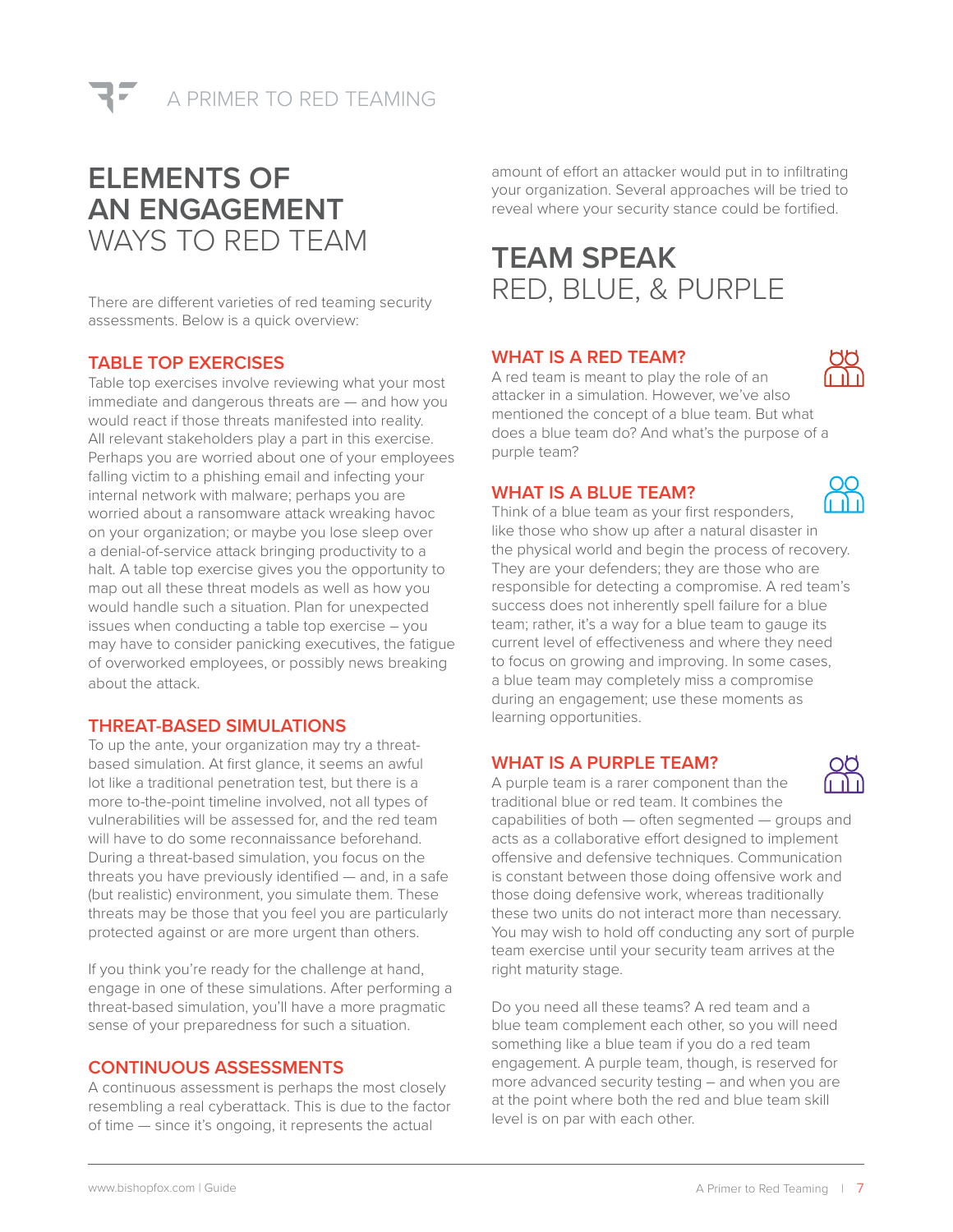

## **WHERE TO GO** FROM HERE?

Should you think red teaming might be a solution to your organization's security woes or a proactive step to help bolster efforts before a breach or incident induces chaos, you have several options in pursuing it.

#### **RED TEAMING** INTERNAL TRAINING

If you have the resources available in house to do red teaming, by all means, use them to your advantage. You may prefer to use your team for budgetary, privacy, or compliance-based reasons. If you choose to use your employees, you may want to begin with table top exercises and then ascend the red teaming hierarchy.

#### **WORK WITH THE RIGHT PARTNER**

Red teaming can attract the wrong kind of security professionals. Partnering with an experienced third party vendor is another option that provides you with a true outsider view of your infrastructure — most closely resembling an attacker's perspective. A third party will take the blinders off your security efforts and reveal weaknesses that may be missed by unintentionally biased insiders.

## **SOCIAL** ENGINEERING

Social engineering is a component in many red team assessments (not necessarily all of them). If direct contact with people is part of what you're seeking to test, then you need to include an element of social engineering in the red-teaming engagement.

A good methodology on social engineering can be summed up by the following: Use an array of tools to learn about an organization's employees. In today's social-media-happy world, this isn't entirely a challenge. People expose countless facts about themselves on sites like Twitter, Instagram, and Facebook. Additionally, corporate websites, web applications, internet-facing servers, personal blogs, and public data generated by third parties are goldmines of information for a social

engineer. Red teams then use this information to elicit details from employees about potential vulnerabilities.

Social engineering can consist of physical penetration testing, phishing, or confidence scenarios. In a confidence scenario, the red team creates essentially a trap to lure unsuspecting employees in. Sometimes this looks like an email from an authority figure, demanding that a more subordinate employee downloads a file containing malware.

It is this personal interaction that enables a red team to successfully achieve their objectives in an engagement. Social engineering opens the doors for other attack vectors to be further exploited.

As said time and time again, people are by far the weakest link for many organizations. Social engineering proves —and exploits — this fact.

## **ARE YOU READY** FOR RED TEAMING?

Red teaming is more impactful when your organization is larger (typically — although not always the case), owns more assets, including the ones you may not know about, and is more advanced in terms of security. If you're a startup that has only begun to prioritize security, then you will likely want to hold off on red teaming until you have some established defenses and a mature cybersecurity strategy implemented. You need a solid baseline in order to measure success.

If you are only starting to invest in security, you will need to take some time to conduct traditional penetration testing and understand your weak areas. Rushing into red teaming is not the best idea for a multitude of reasons — truly, you're not at the right stage for it, and it might be overwhelming to confront all of your vulnerabilities at once.

Think of a house analogy; if you're inspecting your house for the first time, you're going to want to take the process in small, manageable increments. When you feel more comfortable with a sense of your perimeter, you'll want to move on to more complicated ways someone might break in.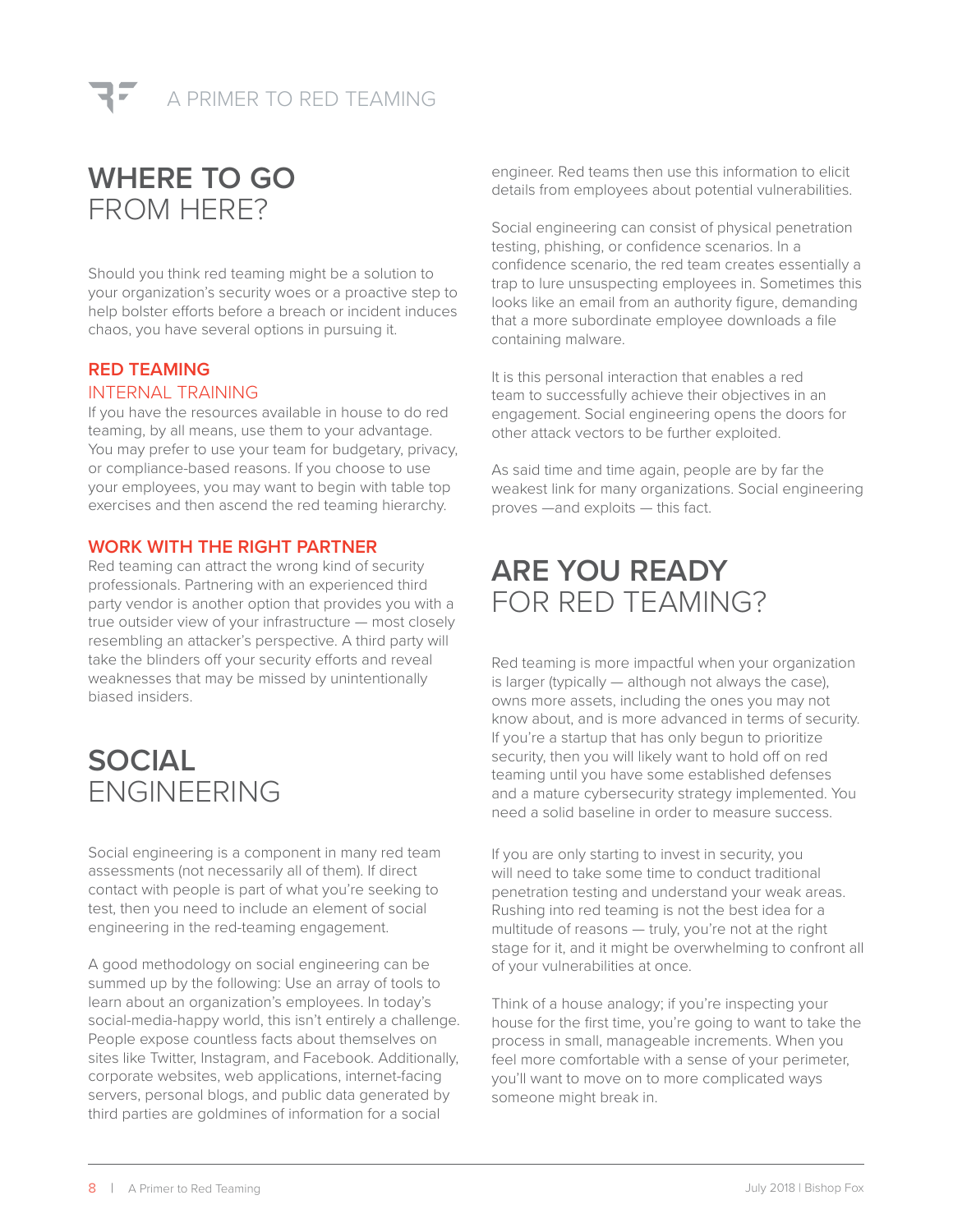## **THE BENEFITS** OF RED TEAMING

Any red teaming method you choose will provide you with visibility into where your organization needs to devote more resources to improving security. Red teaming is by far the most effective and holistic method of mimicking how an attacker would likely compromise your organization. And it brings to light issues you wouldn't have otherwise considered. By defining where you are struggling most, your organization can enhance detection and response, and decrease the risk of an attacker finding a known vulnerability already exploited in the wild.

Red teaming allows you to evaluate the value of your security controls. There is no better barometer of what works and what doesn't work than putting your protections to the ultimate test. Also, red teaming can help you assess the capabilities of your incident response plans (aka the preparedness of your blue team). In the postmortem phases of a red teaming project, if there were breakdowns in communications or delays in detecting compromise, you will have the opportunity to improve those areas — ideally before a real incident occurs.

A successful red team assessment will also enable you to request more security budget from the C-suite. After determining which controls you have that are not functioning properly, where you may need to further staff your security team, and which tools you need to invest in, you can present a compelling case to allocate more budget to prioritize security in your organization.

## **FURTHER** RESOURCES

How to Use Red Teaming in Your Cybersecurity Program – A Forbes article authored by Bishop Fox's Christie Terrill [https://www.forbes.com/sites/christieterrill/2017/03/30/how-to-use-red-teaming-in-your-cybersecurity](https://www.forbes.com/sites/christieterrill/2017/03/30/how-to-use-red-teaming-in-your-cybersecurity-program/#761f97d675a4)[program/#761f97d675a4](https://www.forbes.com/sites/christieterrill/2017/03/30/how-to-use-red-teaming-in-your-cybersecurity-program/#761f97d675a4)

Microsoft Enterprise Cloud Red Teaming – A whitepaper by Microsoft detailing how they conduct red teaming <https://blogs.msdn.microsoft.com/azuresecurity/2016/02/25/updated-microsoft-cloud-red-team-white-paper/>

How your red team penetration testers can help improve your blue team [https://www.scmagazineuk.com/how-your-red-team-penetration-testers-can-help-improve-your-blue-team/](https://www.scmagazineuk.com/how-your-red-team-penetration-testers-can-help-improve-your-blue-team/article/534767/ ) [article/534767/](https://www.scmagazineuk.com/how-your-red-team-penetration-testers-can-help-improve-your-blue-team/article/534767/ ) 

The Rise of the Purple Team [https://www.rsaconference.com/writable/presentations/file\\_upload/air-w02-the-rise-of-the-purple-team.pdf](https://www.rsaconference.com/writable/presentations/file_upload/air-w02-the-rise-of-the-purple-team.pdf)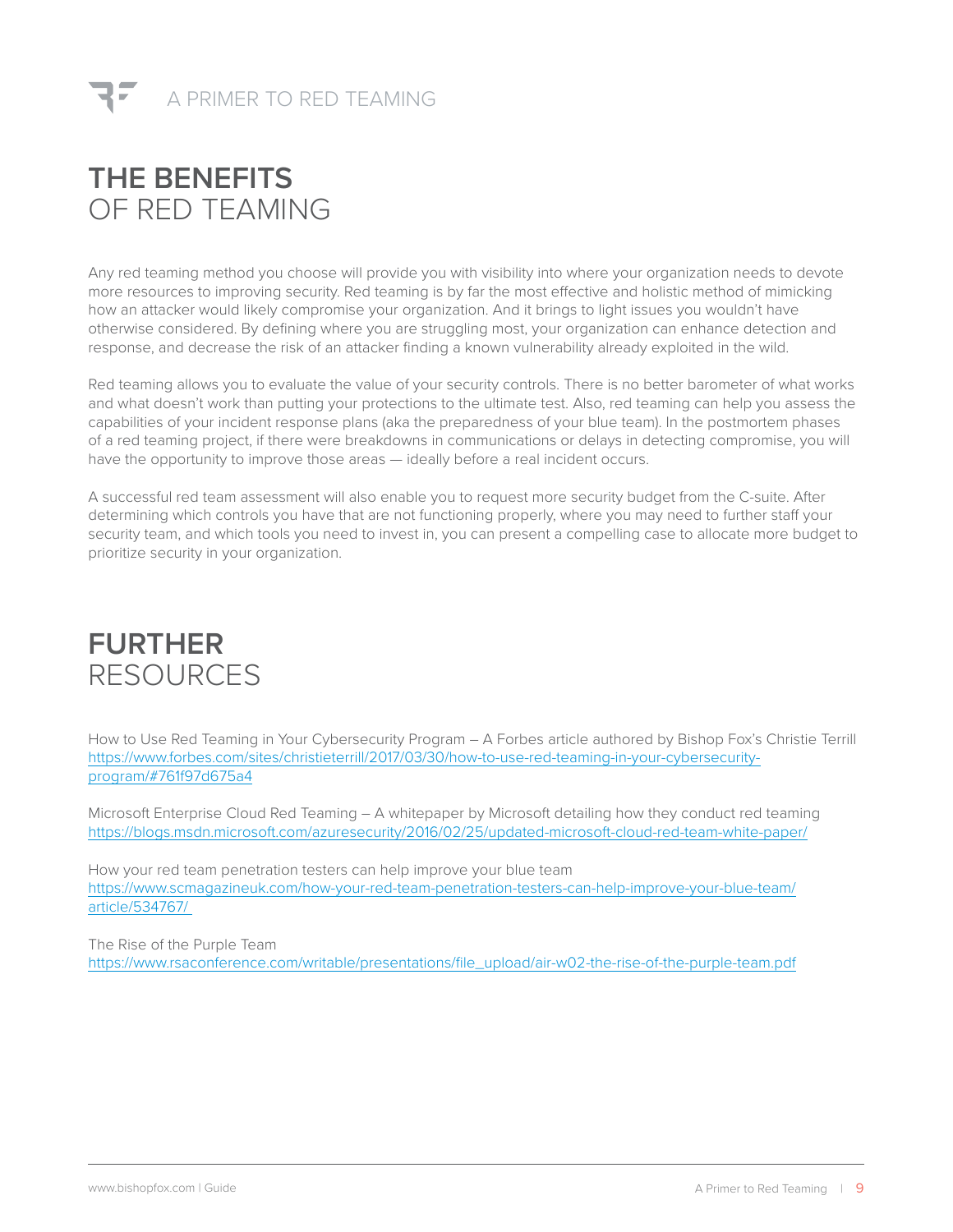

## **PENETRATION TESTING VS RED TEAMING**

|                                                           | <b>PENETRATION TESTING</b> | <b>RED TEAMING</b>           |
|-----------------------------------------------------------|----------------------------|------------------------------|
| <b>Skill Level Required</b>                               | High                       | Higher                       |
| Scope                                                     | Defined by organization    | Identified by red team       |
| Objective                                                 | Confined results           | Uncover many vulnerabilities |
| <b>Threat Emulation</b>                                   | Partial                    | Advanced and persistent      |
| <b>Systems Testing</b>                                    | Independently              | Simultaneously               |
| Rules                                                     | Well defined               | Anything goes                |
| <b>Employee Awareness</b>                                 | Typically aware            | Limited number               |
| <b>Targeted Users</b>                                     | $\checkmark$               | $\checkmark$                 |
| <b>Vulnerability Scanning</b>                             | $\checkmark$               | $\checkmark$                 |
| <b>Manual Testing Simulating Attackers</b>                | $\checkmark$               | $\checkmark$                 |
| <b>Social Engineering, people</b>                         |                            | $\checkmark$                 |
| Physical Testing, offices, warehouses, data centers, etc. |                            | $\checkmark$                 |
| <b>Hardware Security</b>                                  | $\checkmark$               | $\checkmark$                 |
| <b>Software Security</b>                                  | $\checkmark$               |                              |
| Vishing                                                   |                            | $\checkmark$                 |
| OSINT to gather additional targets                        |                            |                              |
| Wireless                                                  |                            |                              |